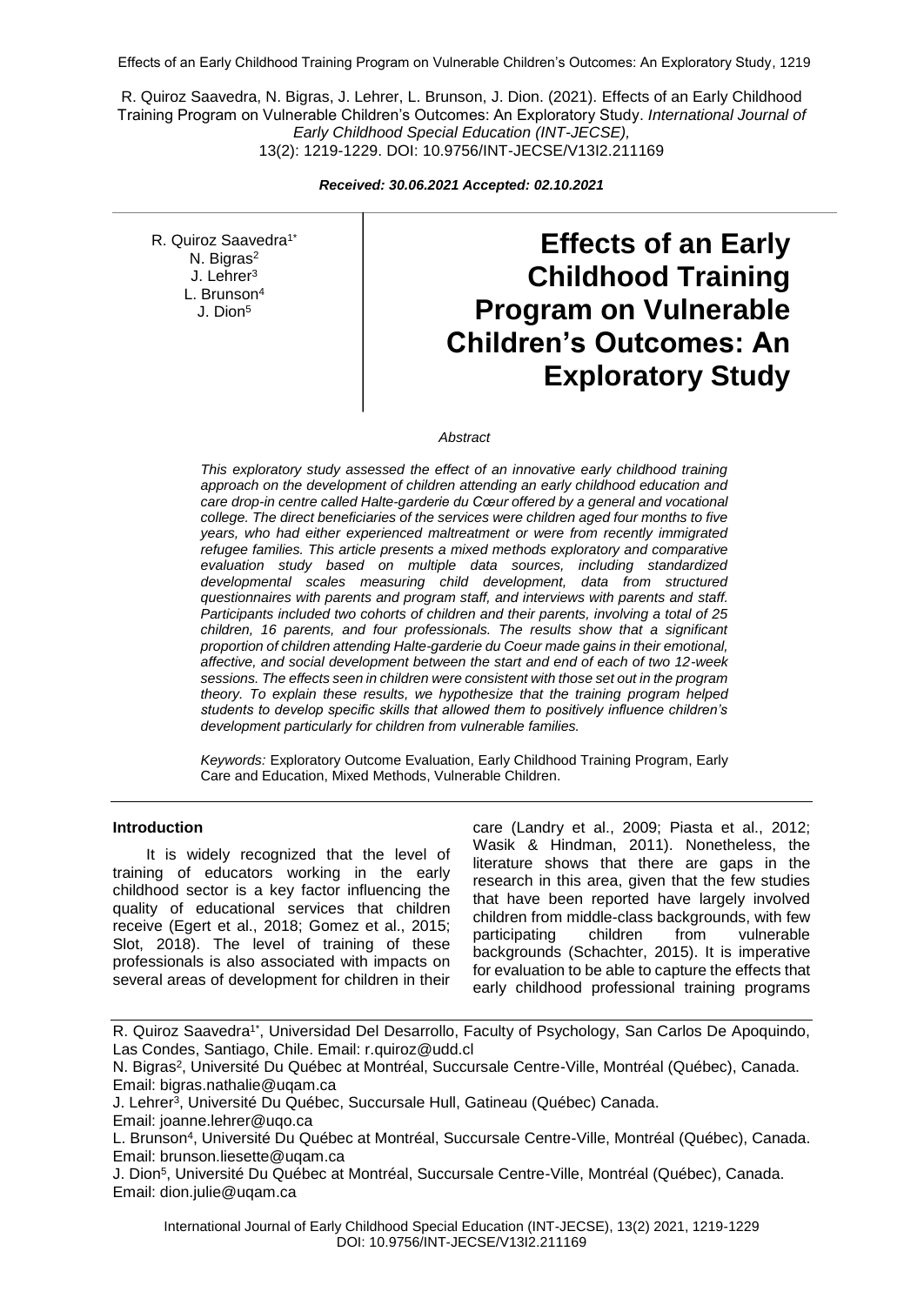can have on more diverse groups of children (Snyder et al., 2012). In order to help address this gap, this article presents an outcome evaluation exploring the effects of an innovative training approach focused on the development of children aged seven months to five years attending a drop-in centre offered by a college-based (Cégep) early childhood education vocational training program in Quebec.

#### *1) Conceptual Framework*

The conceptual framework used in this study to assess the effects of the HGC training approach was based on an evaluation approach known as the theory of the program (Chen, 2005). Figure 1 specifically presents the theory of effects for children, which provided the basis for the evaluation of effects presented in this article.



## *Figure 1.*

*Diagram of the effects on the children development*

### *Affective Development*

Program designers define affective development as those "…behaviors allowing intimate individual social relationships that bind the members of a species together" (Harlow, 1974, cited by Baudier and Céleste, 2019). These behaviours reflect children's attachment to a specific person and their ability to turn to this attachment figure to meet their needs for affection and survival (Elfer and Dearnley, 2007). Over the short term in an ECEC context, it is expected that children will develop *a bond of trust and attachment or pre-attachment towards their educator*, <sup>4</sup> expressed in behaviours such as seeking visual contact with the educator, reduced crying, greater acceptance of being approached by the educator, seeking physical and emotional proximity to this person, and showing pleasure during interactive play with the educator.

### *Emotional Development*

Emotional development is defined by the program designer as involving children's ability to

regulate their emotions and emotional behaviours, either with adult help or by themselves when they have reached a certain level of maturity (Provost et al., 2012). Over time, HGC staff also observed important changes in children's ability to identify emotions and their receptivity to being approached by staff responding to their needs. Thus, children were **better able to accept the help offered by their educator and were better able to express their emotions.** Behaviours indicating progress in emotional development could include a child who stops pushing his educator away and avoiding her gaze when she tries to help him, learns to trust his educator, and gains a better understanding of what he is experiencing (Santrock, 2014).

#### *Social Development*

Social development is defined here in terms of two types of behaviours. First, social development involves behaviours relating to integration and adaptation to life in society, such as **respect for rules and cultural codes, ability to follow routines, and autonomy**. Second,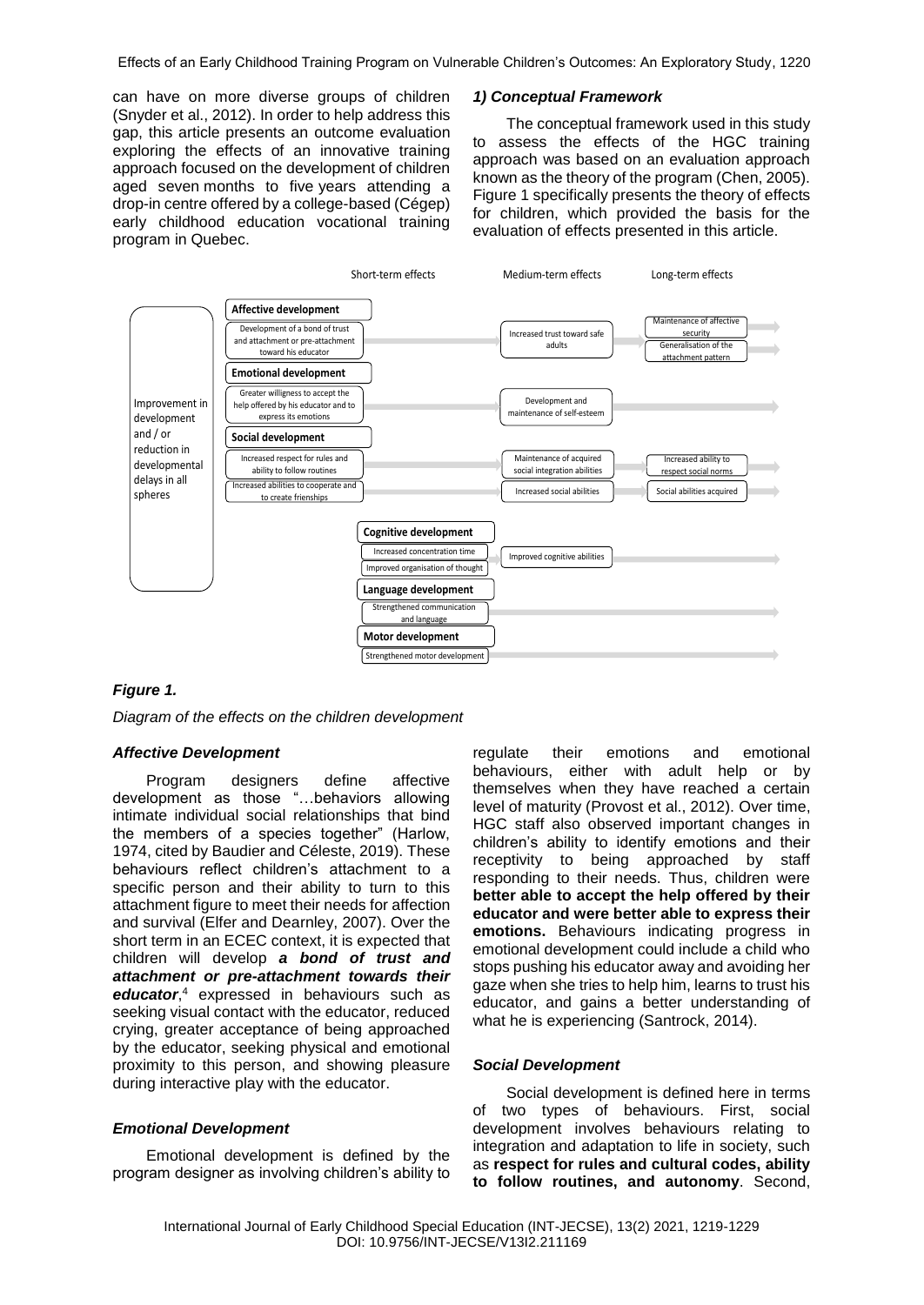social development involves relationships with peers and other adults, such as the **ability to cooperate and to create friendships** (Coutu et Bouchard, 2019). These achievements help children to accept the rules and conditions of the environment, leading to progress in their functional and emotional autonomy. In the short term in an ECEC context, children adapt to the routines of the setting, and comply better with the rules.

### *2) Research Setting*

The training program, called *Halte-garderie du coeur* (in English, *Drop-in Centre of the Heart*, hereinafter referred to as the HGC) provides third-year students with direct experience and training in working with vulnerable children. With on-site support from teachers and a focus on reflexive practices, the educator-candidates learn to implement educational practices with the children and parents, and develop their empathic sensitivity (see Bigras et al., 2019a, 2019b). Table 1 presents the main characteristics of the HGC training program.

## *Table 1.*

| <b>Variables</b>             | N            |
|------------------------------|--------------|
| Internship season per year   | 2 (fall and  |
|                              | winter)      |
| Total number of internship   | 282          |
| hours                        |              |
| Number of internship weeks   | 24           |
| Associate-educator           | Continuously |
| attendance                   |              |
| Individual coaching sessions | 16           |
| hours with instructor        |              |
| Instructor attendance        | Continuously |
| Group coaching sessions      | 48           |
| hours per season             |              |
| Group planning hours per     | 78           |
| season                       |              |
| Interaction with families    | Continuously |

The HGC is similar to an early childhood centre (ECC) with respect to the activities, allocation of tasks, routines, case management and physical layout. It differs from a conventional ECC in the fact that the children attend only two days a week, and in its ratio of one educator-candidate for every one or two children on average. During the fall and winter semesters, an average of 15 to 20 children are taken on by the HGC team. The team is made up of educator-candidates (eight–12), instructors (2), the coordinator, associate-educators (2) and one technician (meals and materials). The activities take place in two rooms that have been equipped to welcome the children and are organized for a

multi-age group. The Caterpillars room is for children from four to 18 months years old, and the Crickets room is for children from 18 month to five years old. A typical day for children at the HGC runs from 9:00 a.m. to 3:00–3:30 p.m. A typical week for the educator-candidates is three days—two days with the children from 7:30 a.m. to 5:00 p.m. and one day for activity planning. Two main child profiles are regularly seen at the HGC: children who were reported to child protection services for suspected abuse, and children from recently immigrated families, many of whom have spent time in refugee camps.

This evaluation examines the short-term effects of the HGC's educational services on two cohorts of children who attended the HGC two days a week, six hours per day, for 12 weeks.

### **Method**

### *1) Research Design*

A three-step evaluation (developing program theory, process evaluation, and outcome evaluation) was developed to support the team in working towards the goal of institutionalize the HGC's approach to training in the curriculum of the ECE department and to promote its dissemination throughout the college network (Bigras et al., 2016a, 2016b, 2020; Quiroz et al., 2016). Here we present the final step of the evaluation which used an exploratory sequential mixed method design to assess the effects of attending the HGC on the children, using both quantitative and qualitative methods (Creswell, 2014). This design is exploratory in nature since it aims to describe the short-term effects of the intervention on the children before, during and after the intervention. This, in turn, will test the theory of the effects of the program developed during the first stage of the intervention of this evaluative approach. This research is also sequential in nature since it seeks to enrich the results of the quantitative analysis by using a qualitative approach to increase the explanatory power of the analyses and interpretations.

#### *Participants*

Two cohorts of families were recruited, the first at the start of the fall 2016 term (September) and the second at the start of the winter 2017 term (February). The sample is composed of 25 children and 16 parents (see Table 2), as well as four professionals (see Table 3). Of these 25 children (44% girls), 64% attended the HGC for a single term (between 10 and 26 days) and 36% attended for two terms (between 27 and 46 days). At the time of the recruitment process, the children ranged from seven months to five years of age (mean age: 30.10 months, SD: 17.82 months). The sample is strictly composed of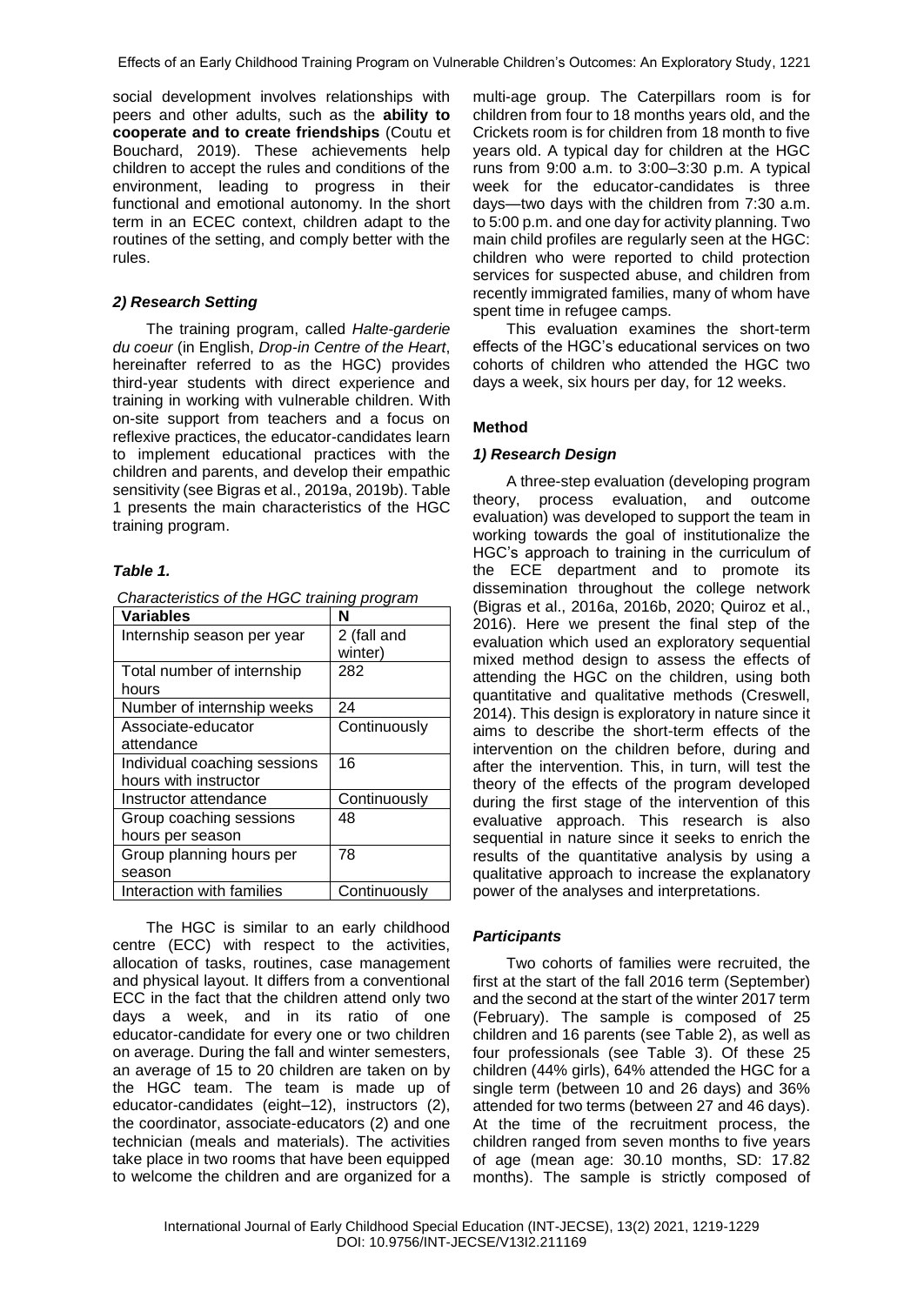Effects of an Early Childhood Training Program on Vulnerable Children's Outcomes: An Exploratory Study, 1222

families living in vulnerable situations and who were referred to the HGC by a community organization (MFM) or a public service, either in child protection (CJ) or in health (CLSC).

# *Table 2.*

| <b>Baseline characteristic</b> | Cohort 1 - Entry in fall 2016 |          | Cohort 2- Entry in winter 2017 |                    |                  | <b>Total</b> |  |
|--------------------------------|-------------------------------|----------|--------------------------------|--------------------|------------------|--------------|--|
|                                | n                             | %        | n                              | $\%$               | n                | %            |  |
| <b>Children</b>                | 16                            | 64       | $\boldsymbol{9}$               | 36                 | 25               | 100          |  |
| <b>Duration</b>                |                               |          |                                |                    |                  |              |  |
| 12 weeks                       | $\overline{7}$                | 44       | 9                              | 100                | 16               | 64           |  |
| 24 weeks                       | 9                             | 56       | $\mathbf 0$                    | $\mathbf 0$        | 9                | 36           |  |
|                                |                               |          |                                |                    |                  |              |  |
| Gender                         |                               |          |                                |                    |                  |              |  |
| Male                           | $\overline{7}$                | 44       | $\overline{7}$                 | 78                 | 14               | 56           |  |
| Female                         | 9                             | 56       | $\overline{2}$                 | 22                 | 11               | 44           |  |
|                                |                               |          |                                |                    |                  |              |  |
| Referral                       |                               |          |                                |                    |                  |              |  |
| CJM <sup>1</sup>               | 9                             | 56       | 6                              | 67                 | 15               | 60           |  |
| MFM <sup>2</sup>               | 3                             | 19       | $\mathbf 0$                    | 0                  | 3                | 12           |  |
| CLSC <sup>3</sup>              | 4                             | 25       | 3                              | 33                 | $\overline{7}$   | 28           |  |
|                                |                               |          |                                |                    |                  |              |  |
| Age                            |                               |          |                                |                    |                  |              |  |
| Caterpillars (Younger)         | 8                             | 50       | 6                              | 67                 | 14               | 56           |  |
| Crickets (Older)               | 8                             | 50       | 3                              | 33                 | 11               | 44           |  |
| <b>Parents</b>                 | 11                            | 69       | $\overline{5}$                 | 31                 | 16               | 100          |  |
| <b>Duration</b>                |                               |          |                                |                    |                  |              |  |
| 12 weeks                       |                               |          |                                |                    |                  | 64           |  |
| 24 weeks                       | 4<br>$\overline{7}$           | 36<br>64 | 5<br>$\mathbf 0$               | 100<br>$\mathbf 0$ | 16<br>9          | 36           |  |
|                                |                               |          |                                |                    |                  |              |  |
| Gender                         |                               |          |                                |                    |                  |              |  |
| Female                         | 10                            | 99       | 5                              | 100                | 15               | 94           |  |
| Male                           | 1                             | 1        | $\mathbf 0$                    | $\Omega$           | 1                | 6            |  |
|                                |                               |          |                                |                    |                  |              |  |
| Referral                       |                               |          |                                |                    |                  |              |  |
| <b>CJM</b>                     | 5                             | 45       | 3                              | 60                 | 8                | 50           |  |
| <b>MFM</b>                     | $\overline{c}$                | 18       | $\mathbf 0$                    | 0                  | $\overline{2}$   | 12.50        |  |
| <b>CLSC</b>                    | $\overline{4}$                | 37       | $\overline{2}$                 | 40                 | 6                | 37.50        |  |
|                                |                               |          |                                |                    |                  |              |  |
| <b>Educational level</b>       |                               |          |                                |                    |                  |              |  |
| <b>DES</b>                     | 5                             | 45.4     | 1                              | 20                 | 6                | 37.50        |  |
| <b>DEP</b>                     | $\overline{\mathbf{c}}$       | 18.20    | $\mathbf 0$                    | 0                  | $\overline{2}$   | 12.50        |  |
| <b>DEC</b>                     | $\overline{\mathbf{c}}$       | 18.20    | $\mathbf 0$                    | 0                  | $\boldsymbol{2}$ | 12.50        |  |
| Under-grade                    | $\overline{2}$                | 18.20    | 0                              | $\mathbf 0$        | $\overline{2}$   | 12.50        |  |

Legend: 1. Youth center of Montérégie referral: neglect. 2. Maskoutains family house referral: recent immigrants. 3. Local community service

center handicap, stimulation, and respite services.

# *Table 3.*

*Key characteristics of professionals participating in the assessment*

| <b>Characteristic</b>    | <b>Instructor</b> |     | <b>Educator</b> |     | Coordinator |     | <b>Technician</b> |     |
|--------------------------|-------------------|-----|-----------------|-----|-------------|-----|-------------------|-----|
|                          | n                 | %   | n               | %   | n           | %   | n                 | %   |
| Age cohort               |                   |     |                 |     |             |     |                   |     |
| $21 - 30$                |                   |     |                 |     |             |     | 1                 | 1   |
| $31 - 40$                |                   |     | 1               | 50  |             |     |                   |     |
| 41-50                    |                   |     |                 |     |             |     |                   |     |
| $51 - 60$                | 2                 | 100 | 1               | 50  | 1           | 100 |                   |     |
| Years of experience      |                   |     |                 |     |             |     |                   |     |
| $2 - 5$                  |                   |     |                 |     |             |     | 1                 | 100 |
| $5 - 10$                 |                   |     | 2               | 100 |             |     |                   |     |
| >10                      | 2                 | 100 |                 |     | 1           | 100 |                   |     |
| Gender                   |                   |     |                 |     |             |     |                   |     |
| Male                     |                   |     |                 |     |             |     |                   |     |
| Female                   | 2                 | 100 | 2               | 100 | 1           | 100 | 1                 | 100 |
| <b>Educational level</b> |                   |     |                 |     |             |     |                   |     |
| DES                      |                   |     |                 |     |             |     |                   |     |
| <b>DEP</b>               |                   |     |                 |     |             |     |                   |     |
| DEC                      |                   |     | 1               | 50  |             |     | 1                 | 100 |
| Under-grade              | 2                 | 100 |                 | 50  | 1           | 100 |                   |     |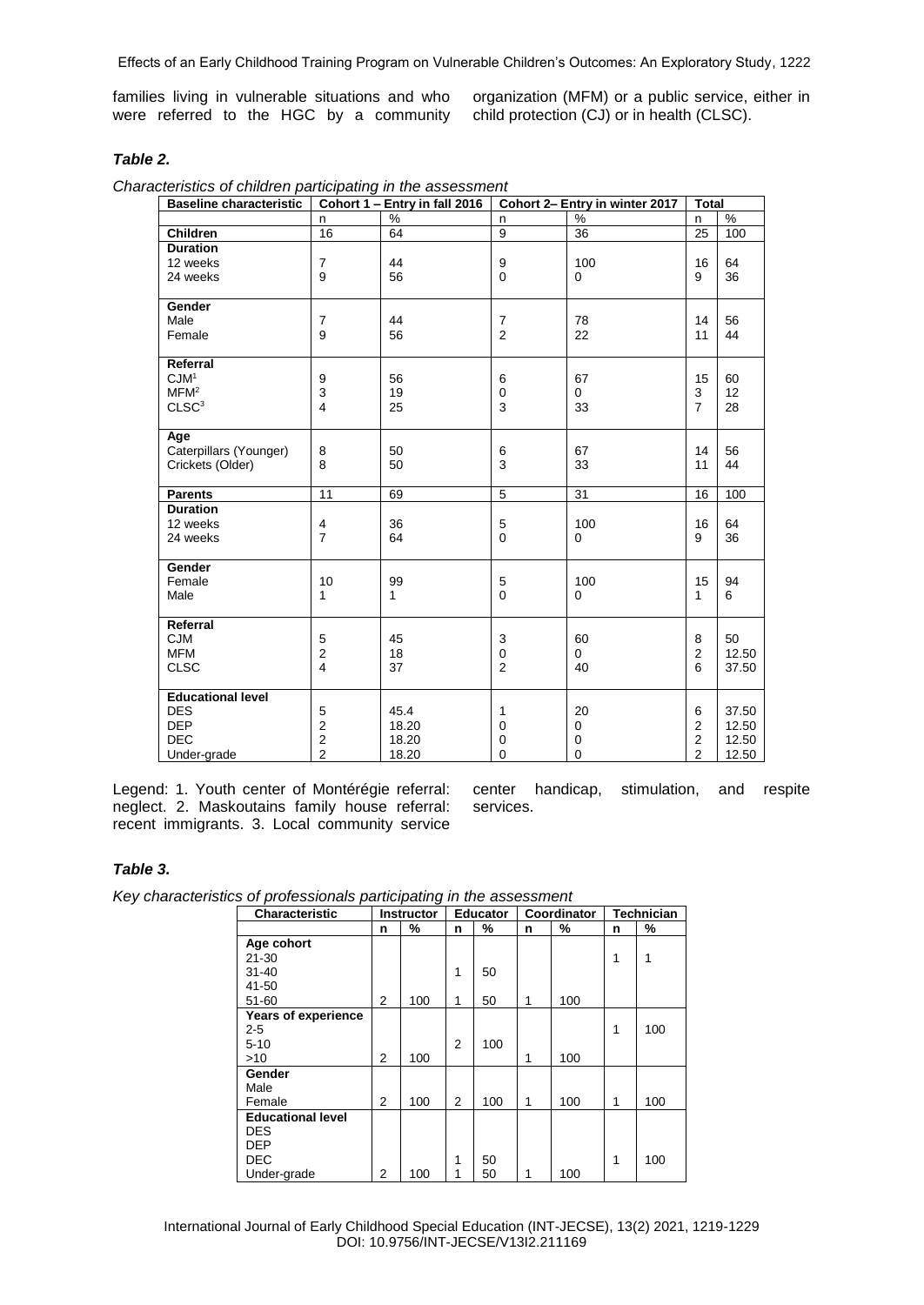# **Instruments and Data Collection**

Data were collected using quantitative and qualitative instruments.

*Child Development Assessment Scale (CDAS).* The Child Development Assessment Scale ([CDAS] (Pomerleau et al., 2005) was used to measure the emotional development of the children. It was administered by research assistants two or three different times depending on whether the children attended the HGC for one or two terms. The CDAS includes 14 age levels ranging from zero to five years old. The results obtained make it possible to situate the child's development at cognitive, linguistic, motor and emotional levels according to a validated and standardized scale presented in the form of a thermometer. The instrument demonstrates good temporal stability for the cognitive/language  $(r = 0.71)$ , motor  $(r = 0.49)$  and socio-affective  $(r = 0.41)$  scales, good internal consistency on the motor, cognitive and language scales (alpha = 0.67), as well as good concurrent validity for the last two scales. We cannot calculate our own validity and reliability indices for this instrument because the sample was too small.

*Ages and Stages Questionnaires:* Social-Emotional (ASQ:SE)*.* The *Ages and Stages Questionnaires: Social-Emotional* (Squires et al., 2002) was used to measure the emotional development of the children. It was completed by the educational team (teacher and educator-guide at the HGC). This questionnaire, which takes about 15 minutes to complete, contains 22 to 36 items depending on the age of the child. It is designed for children between six months and five years of age and measures seven components of their socio-emotional development: self-regulation, the ability to follow instructions, communication, adaptive behaviours, autonomy, emotions and interactions with others. A three-level response scale  $(1 =$  never to  $3 =$  most of the time) allows the respondent to comment on the frequency of socio-emotional behaviours observed for the child in question. The authors of this questionnaire (Squires et al., 2002) report good methodological properties for this instrument ( $\alpha$  = 0.82; test-retest = 94%). We cannot calculate our own validity and reliability indices for this instrument because the sample was too small.

*The Portage Guide to Early Intervention.*  The Portage Guide to Early Intervention (Bluma et al., 1976) is a program that observes typical behaviours in children and was completed by the interns for each of the children, every week during the fall and winter terms. This instrument takes 15 minutes to complete. The items that make up this program illustrate behaviours associated with the various stages and dimensions of development, and their number varies according to the child's

age (zero to five years of age). This guide makes it possible to assess the presence or absence of behaviours in the following six dimensions: 1) early infantile stimulation (zero to four months: prerequisite skills for later development); 2) cognitive (e.g., differences and similarities in what the child sees and hears); 3) language (i.e., receptive and expressive vocabulary); 4) motor (i.e., gross and fine motor movements); 5) social (i.e., social behaviours, social skills and interactions with others, such as smiling, vocalization, cooperation); and 6) autonomy (e.g., eating alone, using utensils). We cannot calculate our own validity and reliability indices for this instrument because the sample was too small.

*Semi-structured interviews with parents.*  Parents also answered questions about their perception of their child's growth and development during a semi-guided individual interview (30 minutes) conducted by a research assistant at the beginning of the term (October 2016 or February 2017), at mid-year for parents present at the HGC all year round (in December 2016), and at the end of the term (December 2016 or May 2017). The interview guide consisted of six main topics (experience of attending HGC; relationship with staff; self-esteem, parenting skills and role; service impact on children). The question reported in this study was worded as follows: "Do you think that the HGC has helped your child? Yes/No, if so, how?".

*Semi-structured interviews with the HGC team.* Semi-structured interviews regarding the growth and development of all the children who attended either session were conducted at the end of the school year with members of the HGC educational team. For each of the children, three open-ended questions were addressed to the educators ( $n = 2$ ) and educator-quides ( $n = 2$ ) responsible for each of the groups of children: 1) How did the child grow and develop during their attendance at the HGC? 2) How would you qualify the relationship that has developed between the child and their educator? 3) Are there any contextual or personal factors concerning the child and their family that have facilitated the relationship between the child and their educator or, on the contrary, made it more difficult?.

## **Data Analysis**

Because statistical analyses cannot be conducted on small samples, we performed an analysis of the individual progress of each child separately based on the data collected using the CDAS, ASQ:SE and the Portage Guide. Thus, each child was compared to their own self between the beginning and the end of their time at the HGC in order to categorize their temporal developmental progression on the affective, emotional and social planes, according to a scale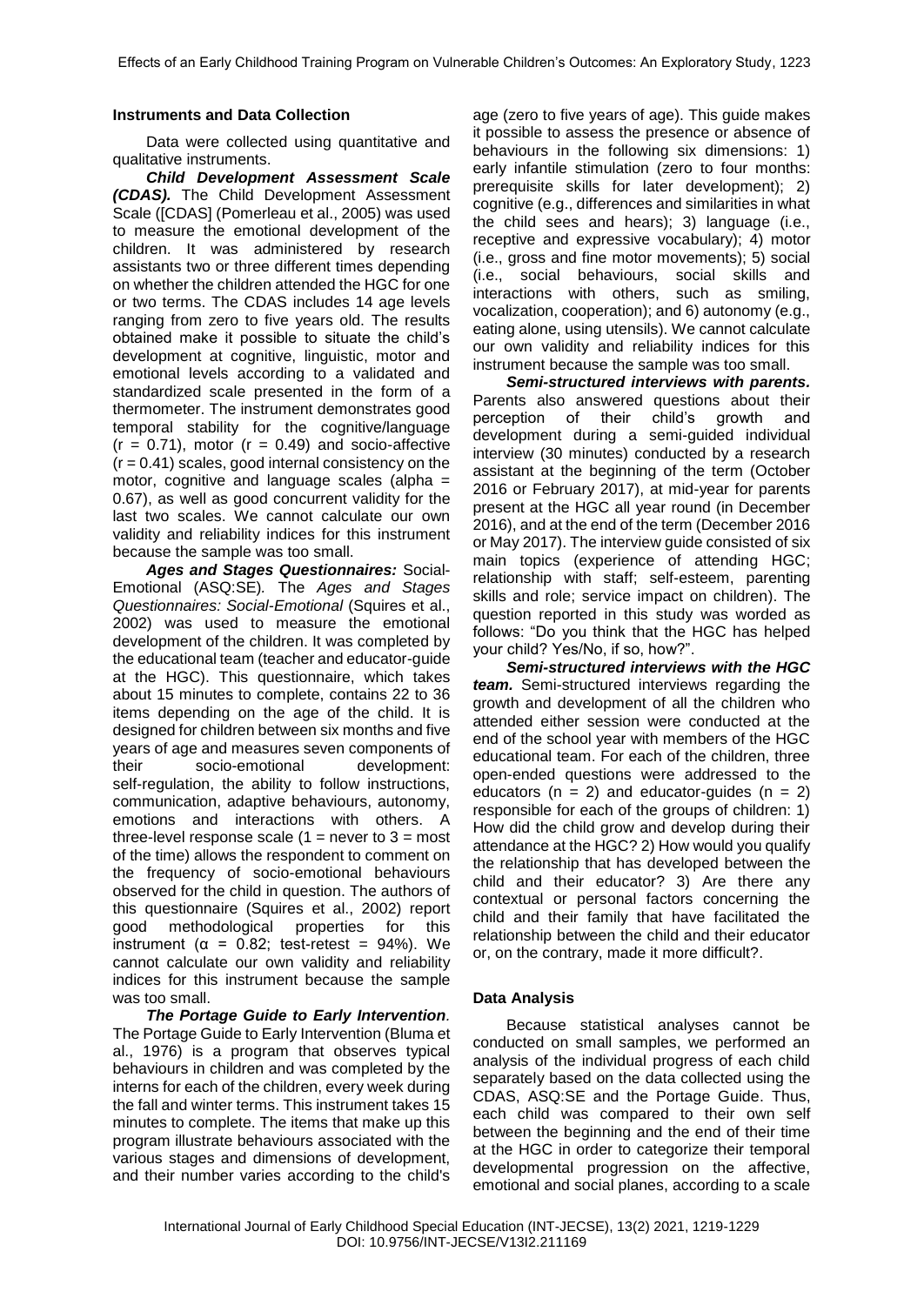of measurement with several different rating levels (0= deterioration and stagnation;  $1 =$  stabilization;  $2 =$  improved;  $3 =$  advanced). This analysis strategy enabled us to better understand the magnitude of the gains in the children's developmental outcomes during their time at the HGC. In order to analyze the qualitative data from the interviews, we performed a content analysis to describe the development of the children during their time at the HGC. More specifically, we quantified the frequency of characteristic behaviours of children in each of the developmental dimensions observed from the comments of members of the educational team. Finally, through an analysis of interviews with the parents about the impact of attending the HGC on the development of their child, we identified and counted the comments indicating an evolution or non-evolution of their children's abilities between the beginning and the end of their HGC experience.

# *1) Ethics Approval*

All participating families signed a consent form to participate in the study for themselves and their children, duly approved by the research ethics committee of UQAM and CIUSSS de la Capitale-Nationale. The parents received a \$20 gift card as compensation for their participation in the interviews.

# **Results**

This section presents the main results of the quantitative and qualitative analyses of the affective, emotional and social dimensions of children attending the HGC.

# *1) Results of Measurements on the Children*

*Affective dimension.* The analysis of the results of the CDAS affective scale reveals that at the end of their time at the HGC the scores of 4 (16%) children shows impair development, 7 (28%) stable development, 8 (32%) improved development, and 6 (24%) high development. In sum, the results suggest that more than half of children attending HGC (56%), that is to say, 14 children out of 25 made some development progress in the socioemotional domain.

*Emotional dimension.* The results of the ASQ:SE emotional questionnaire show that 40% (10/25) of the children were in the problematic zone at the beginning of their HGC attendance and that 24% (6/25) were still there at the end. Nonetheless, an analysis of the children's scores indicates that more than half of the children (56%), or 14 out of 25 children, showed improvement between the start and the end of their time at the HGC. Of the six who are still in

the problematic zone, three (12%) showed an average improvement in their skills while two others (0.8%) showed a great improvement. Of the 19 who were in the non-problematic zone, seven (28%) had lower scores than at the start, three (12%) remained stable, six (24%) showed an average improvement (from 10 to 30 points) and three (12%) showed a greater improvement (from 31 to 70 points).

*Social dimension.* Regarding the results of the social measure (Portage Guide), the analysis of the evolution of the scores for the 25 children participating in the study indicates that 16 children out of the 25, or nearly 2/3 of them (64%) made significant gains between the start and the end of one term of attendance at the HGC.

Following the analysis of the results of the three instruments used to assess children's development (ASQ:SE, CDAS, Portage Guide), the research team produced a criterionreferenced synthesis of all the achievements observed. When the gains made by the children on the three instruments are counted, we find that 22 of the 25 children (88%) present scores that improved on at least one of the three measures, during their time at the HGC. Only 12% (3/25) of the children participating in the study made no improvement at all. More specifically, 52% of the children (13/25) obtained higher scores at the end of the HGC term on one of the three measures, 12% (3/25) on two measures and 24% (6/25) on all three developmental measures**.**

# *2) Results of Interviews with Members of the HGC Educational Team*

*Affective dimension.* An analysis of interviews with members of the educational team indicates that 21 of 25 children attending the HGC (84%) were described as exhibiting behaviours indicative of emotional vulnerabilities during the first weeks of their attendance. For instance, 11 of them exhibited attachment-difficulty behaviours in their relations with their educator (e.g., rejecting contact with their educator, reaching out to all adults without distinction, hugging strangers who entered the room). Eight children were found to be not very assertive (e.g., not asking for help, not expressing any needs) and six other children exhibited behaviours demonstrating a form of emotional insecurity (e.g., difficulty in detaching from their stuffed toy, constantly asking to be held by their educator while weeping, unable to explore without the proximity of the educator). Finally, one child clung to adults while another refused to communicate with any adult other than his educator.

At the end of the 12-week session, members of the educational team reported noticeable improvements in 17 of their 21 children. Of the 11 children showing emotionally insecure behaviours, 10 exhibited behaviours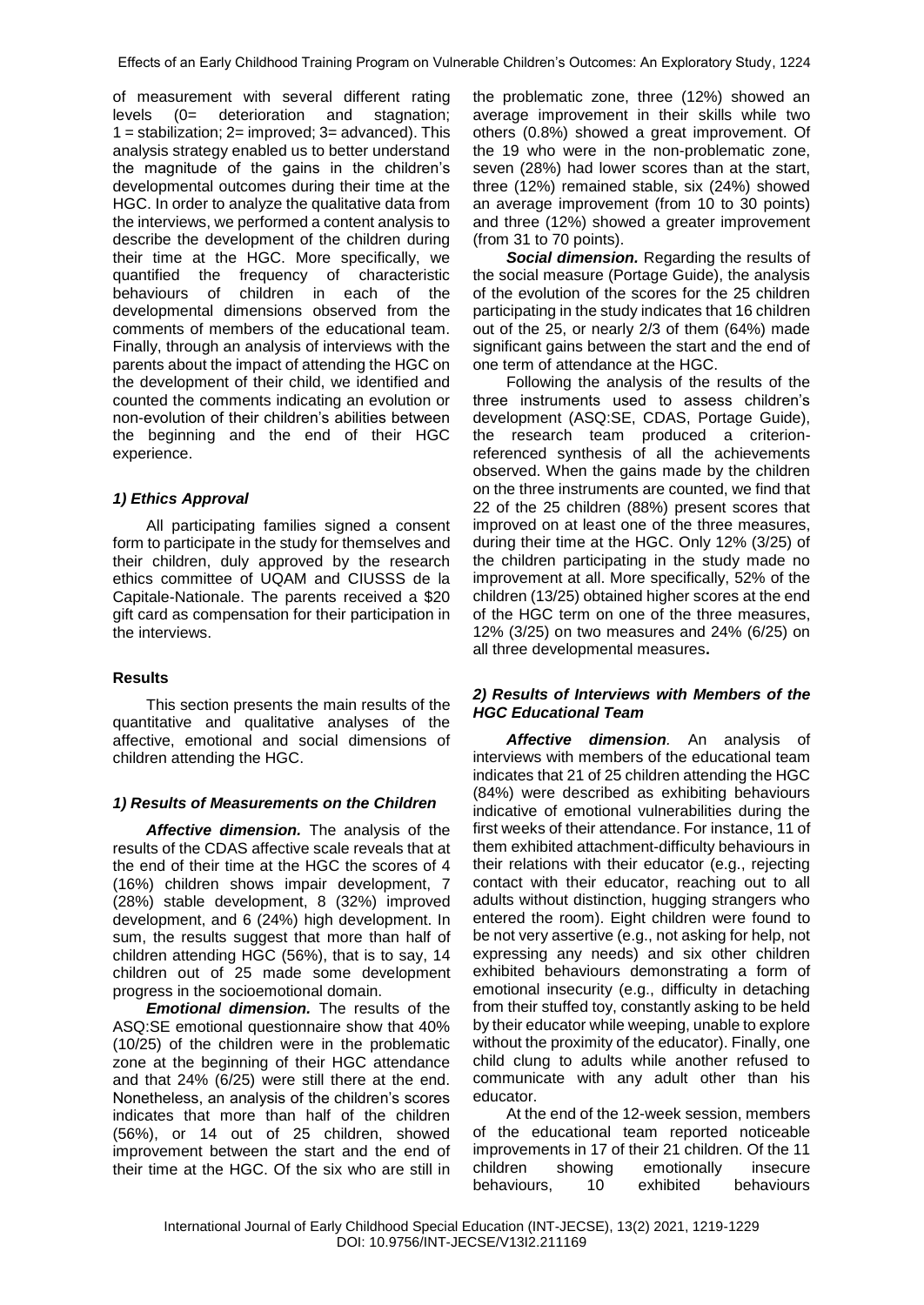demonstrating that they had formed an attachment bond with their educator (e.g., hugging the educator, crying when the educator moves away, going towards the educator). Of the eight children who did not assert themselves, seven had started to ask for help, to express their needs, to be more extroverted (e.g., using a louder tone of voice, speaking rather than pointing, taking initiative, asking for help, and crying to express a need instead of being passive as they had been before). Finally, five of the six children exhibiting emotionally insecure behaviours had progressively developed a sense of security during their time at the HGC (e.g., succeeding in detaching from their stuffed toy, participating in activities without their stuffed toy).

*Emotional dimension.* 17 out of 25 children (68%) presented challenges of this order when they began attending the HGC. Nine of them expressed little or no positive affect and three showed no emotion other than anger. The members of the educational team described them in these terms: "lack of eye contact," "never smiles," "no pleasure," "lack of emotions," "holds back emotions," "no reaction to attacks by others," "never expresses sadness or fear." Six children were experiencing emotional distress at naptime. They would have crying fits when falling asleep or awakening, and were startled or woke up frequently during their nap, indicating restless sleep. Four children were described as experiencing emotional instability, frequently moving from one emotional state to another within the same day. Finally, six children found it difficult to regulate themselves once they were overcome by an emotion (persistent crying and screaming in spite of consolation, tantrums that took on disproportionate proportions: hitting, throwing chairs, etc.).

After one or two terms, many of these children seem to be making good progress. Seven of the nine children with neutral affects began to express joy and pleasure. The members of the educational team were able to observe them having fun, laughing and skipping, with a sparkle in their eyes. The three children with very little affect variability began to express more than anger, including joy, but also sadness, surprise, pride, etc. Half of the children who experienced intense emotions at naptime showed progress by the end of their time at the HGC (e.g., falling asleep and staying asleep, decreased crying, etc.). The four children moving from one emotional state to another were starting to feel more stable, possibly reassured by the stable and warm environment they found each day at the HGC. Finally, for the seven children who had difficulty regulating themselves once they were grappling with sadness, fear or anger, the observations indicate that they managed to recentre themselves and calm down more quickly or to express their feelings and emotions more

easily (e.g., crying or naming the emotion rather than hitting, pushing or throwing objects).

**Social dimension.** Regarding the ability to follow routines and respect social rules, 14 children (56%) experienced difficulties during their first days at the HGC. Five children had great difficulty following social rules during mealtimes. These children pushed their chairs away from the table or got up from the table repeatedly, threw their food and utensils frequently, ate with their hands (although they were old enough to eat with utensils). Seven children exhibited disorganized behaviours during activities in the room: running aimlessly, climbing on furniture, throwing toys, using toys inappropriately, fidgeting during transitions, as a few examples. In addition, six children frequently exhibited oppositional behaviours. In some, this manifested itself passively (e.g., not following instructions, walking away instead of participating) or in an active way (e.g., shouting, spitting at the adult, disobeying the adult). Members of the educational team observed significant improvements in nine of the 14 children by the end of their time at the HGC. The five children who exhibited challenging behaviours at mealtimes at the start of their time at the HGC performed better in this routine at the end of the term. For example, there was a decrease in behaviours that challenge the social framework of early childhood (e.g., children throwing their bowl, food and utensils less often, starting to hold their spoon, pushing back their bowl or plate when they have finished, some starting to say thank you). Five of the children who were disorganized throughout the day began, at the end of their time at the HGC, to integrate the routines and adapt more smoothly and harmoniously to the sequence of activities. Finally, members of the educational team observed a noticeable decrease in oppositional behaviour in two-thirds of the children who presented it when they started attending the HGC.

Sixteen of the 25 children participating in the study had difficulties in their social relationships with their peers or with the group in general. Of these, 10 showed little interest in other children or did not play with them or showed a certain intolerance to the presence of other children around them—in general, an absence of friendly ties with other children was observed in these children. In addition, nine children exhibited antisocial behaviours. For some this manifested in rude behaviours such as taking toys from another child's hand or rushing up to the other children and immediately starting to play rather than approaching calmly and asking to join the game. These children were also rude or used inappropriate language (swearing). In other children, different forms of aggression were observed: pushing, pulling, hitting, hair-pulling, biting, etc. Finally, four children showed great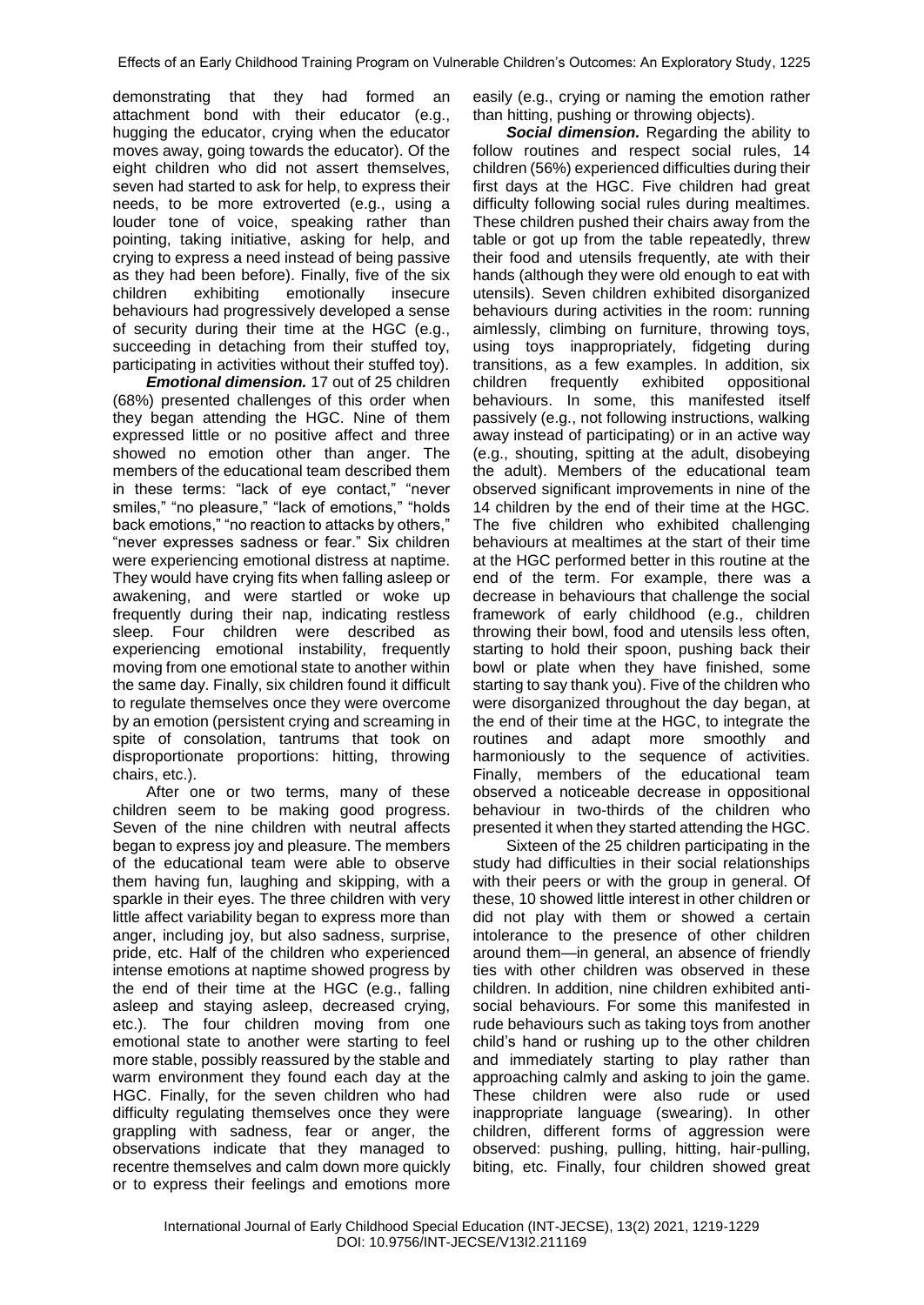shyness, unable to take their place in the group and remaining in a passive observer position.

At the end of their time at the HGC, of the 10 children who showed little interest or even intolerance towards others at the beginning of their time at the HGC, eight were able to better tolerate the physical proximity of other children or even to create strong friendly ties with them. Some of these children had begun to approach other children and ask them to play, others had managed to make friends. Two-thirds of the children who exhibited rude or aggressive behaviour at the start of their HGC attendance made significant progress in controlling this behaviour. And finally, all of the introverted children had gradually managed to open up, to take more initiative (e.g., suggesting songs or games), to actively participate in the different moments of the group's life as well as to assert themselves in the group rather than standing back.

# *3) Results of Interviews with Parents*

Ten of the 16 parents participating in the study completed the interview at the end of their time at the HGC, because the other six cannot be reached.

*Affective and emotional dimension*. Seven parents reported observing changes while three did not observe any differences. Among those who reported improvements, three gave examples that can be classified in the affective or emotional dimension. One mother shared how her child was able to make eye contact at the HGC when he had not before:

> "Look, he was looking at everyone with a big smile when he got there, and my son was not making eye contact a few months ago. It's quite extraordinary to see that he is now emotionally invested in this team".

Another mother explained that her child had fewer tantrums:

> "They were able to calm him down quickly enough, at the beginning he had more tantrums and it took longer to calm him down, and now they're not so bad and they don't last as long."

*Social dimension.* The majority of parents who reported improvements (7/10) pointed to their child's socialization. Four of them indicated that it was easier at the end of the HGC attendance for their child to relate to others, as evidenced by these two excerpts:

> "Well, the fact that she is less shy, that she approaches people, she loves other children, she's gentle with babies, it's fun to see that, that she communicates like that with other children."

"It helped him socialize because it's

great that he socializes with my family, and my friends, but this experience helped him open up to new people, I found it enriching for him that it gave him a little bit of independence too, to get there and say 'I'm happy' and even 'you can go, Mom.'"

In sum, 70% of parents in this first cohort observed a developmental change in their child at the end of their first term at the HGC. Their observations mainly concern the affective dimension.

# **Discussion**

The analysis of the quantitative and qualitative data suggested that several short-term effects were observed as theorized. More specifically, the results of this evaluation suggested that the majority of children attending the HGC made some progress in their<br>socio-affective, emotional and social socio-affective, emotional and development from the start to the end of the intervention, while a more limited number of them don't attaint significant advances. Several hypotheses can be made to explain these results.

First, we could state the hypothesis that the effects of the training program are largest for the high-risk or more disadvantaged children and their families. This is coherent with the literature on early childhood interventions (Hasan et al., 2013) and with the characteristics of the children attending HGC. In other words, the more vulnerable children are more likely to achieve greater impact from these early interventions (Ruhm and Waldfogel, 2012).

Second, the positive results could also be explained by the quality of the implementation of the training approach as informed by the process theory of HGC and the literature (Gambaro et al., 2014). In one hand, the approach at HGC is based on the idea that an adult's sensitivity to a child's needs is a key component of high-quality interactions between adults and children who have previously or are currently living in difficult circumstances (Ahnert, 2016). In this context, after analyzing the children's needs, the members of the HGC educator team implemented a caring approach that emphasized strategies to create a relationship of trust or pre-attachment between the child and the educator is identified both in the literature and in the theory of this training program as one of the primary drivers of affective development and a factor that can change the trajectory of development in vulnerable children (Goldsmith, 2010). In the other hand, the collaborative relationship between educators and parents could be another variable that may explain the observed impacts on the children (Ebbeck et al., 2015). For example, in order to encourage secure attachment, the educational team ensures that each child has one-on-one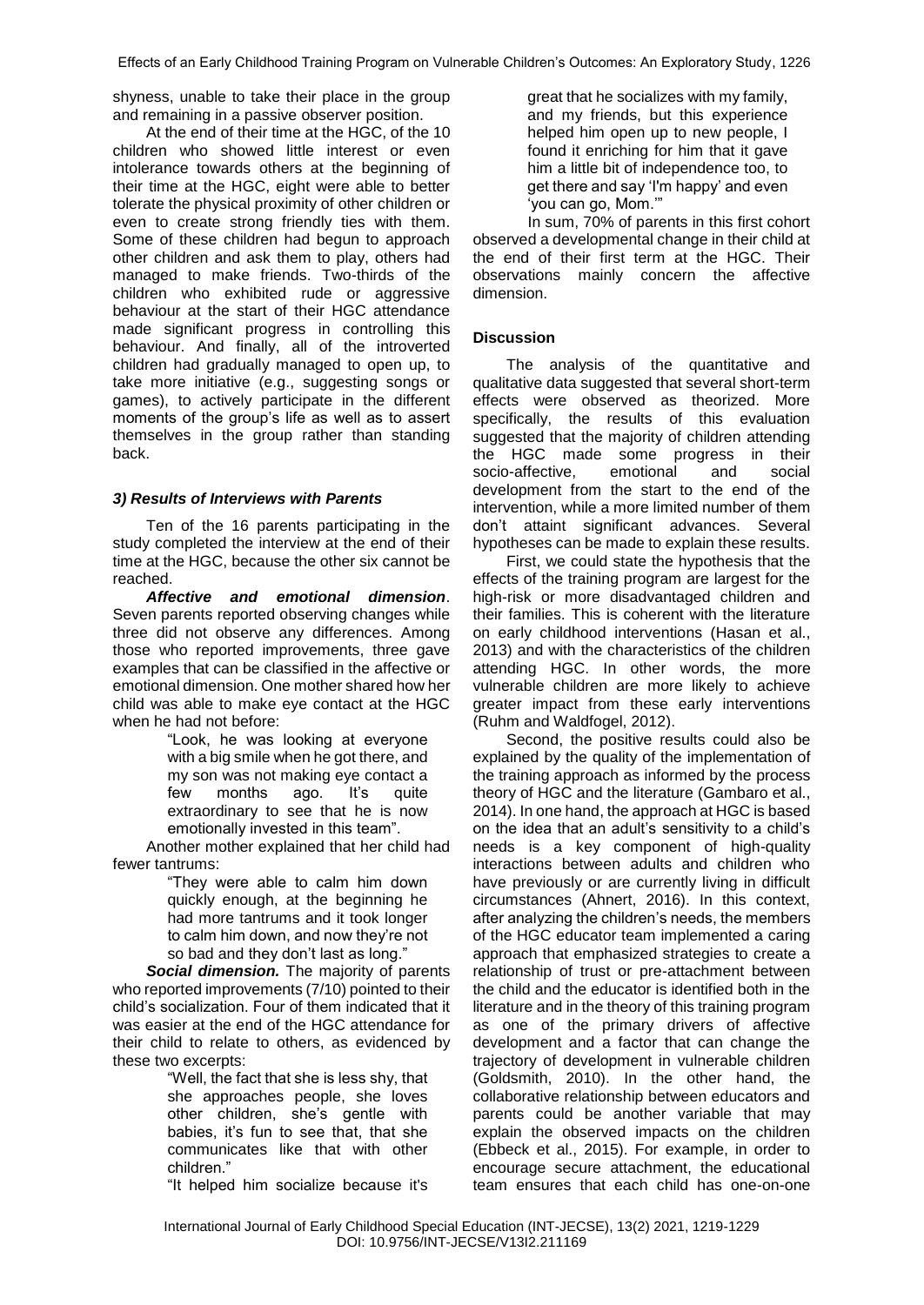interactions with their educator in a positive environment, particularly at difficult moments for the children, such as the morning drop-off, and the return of their parents at the end of the day (Kontos and Wilcox-Herzog, 1997).

Third, the consistency between the theory of effects and the effects observed in the children leads us to hypothesize that the training program has reached a high level of effectiveness, as it has been fully integrated into the practices of the team members involved. Concomitantly, this integration into the daily practices of professionals could led to the observed outcomes in children, and to others short term outcomes in terms of cognitive, language and motor development (Camilli et al., 2010).

Lastly, it is important to consider the role of confounding variables or factors that may have influenced the findings beyond the intervention itself, especially for those children that have not made progress while attending the HGC. For example, family background and parenting experiences exert a stronger influence on children's outcomes (NICHD Early Child Care Research Network, 2002). Thus, children from immigrant families exposed to this intervention could perform worse than their native-born Canadian peers for several reasons, or parents with mental health issues, drug abuse problems or experiencing family violence would not be able to acknowledge the progress their children are making. Additionally, gender and temperament have been found to moderate the effects of high-quality childcare interventions (Matthews et al., 2009). For instance, boys with low self-regulation and aged of one to three would benefit more from the HGC training approach than girls. Although this hypothesis seems plausible, it requires further investigation on different groups of children attending HGC.

## **Limitations**

The results of this study are promising and attest to the effectiveness of the educational approach at the HGC. However, further research will be necessary to confirm these findings because this exploratory evaluation study does not allow us to establish cause and effect relationships. It would have been interesting to have a control group from a similar population to control for the influence of other factors. That said, putting together a control group as diverse as the group under study would be very difficult, if not impossible, in the current context. The HGC is the only initiative of its kind in Quebec, as it offers educational services to a very diverse clientele of vulnerable children and families.

Second, the low number of cases studied constitutes another limitation. Other observations of the children at the HGC would provide further support for the results. It would also be interesting

to expand the pool of children and parents evaluated by questioning other cohorts of families that have attended the HGC in the past. Professionals from partner organizations and institutions could also participate in future studies.

Another limitation of the study lies in the difficulty of evaluating the children with specific characteristics that could have had an influence on the changes observed. The profiles of the children at the HGC are quite diverse and pose a challenge to any standards of normality as well as the body of knowledge in the field of child development. To address this challenge, Buckner (2008) suggests transitioning from a research approach focused on variables (e.g., mental health index) to an approach focused on the person (e.g., cluster analysis) in order to identify sub-groups of children (in Buckner's case, homeless children) with needs that vary in scope depending on the different dimensions of their behaviour. Another evaluation strategy proposed by Bledsoe & Graham (2005) involves adopting an inclusive approach in order to conduct an evaluation that is sensitive to the needs and cultural traits of members of different communities, in particular those who are frequently excluded or under-represented (e.g., users). These two examples demonstrate the importance of updating not only the approaches to evaluation, but also the epistemology that underpins the evaluation.

The children's limited exposure to the HGC's interventions constitutes another limitation of the study. Given that the children attend the HGC only two days a week for six hours a day over 12 weeks, it can be difficult to see the long-term effects of the intervention. Despite this, the method used has allowed us to conduct a rigorous exploration of the short-term effects on children of attending the HGC through measurements taken at the start and at the end of the term and the triangulation of multiple sources of data.

## **Conclusion**

This study is the first exploratory evaluative research to document the expected effects of this innovative early childhood training program on vulerable children. Our findings suggest that the majority of children attending HGC made developmental progress in the affective, emotional and social domain. These results are consistent with the short-term outcomes identified in the theory of effects developed through stakeholder consultation and literature searches during the evaluation process. Thus, it helps validate the perceptions of the team of educators with respect to the soundness and effectiveness of their interventions and increases the legitimacy of this program in the eyes of other stakeholders, such as funders.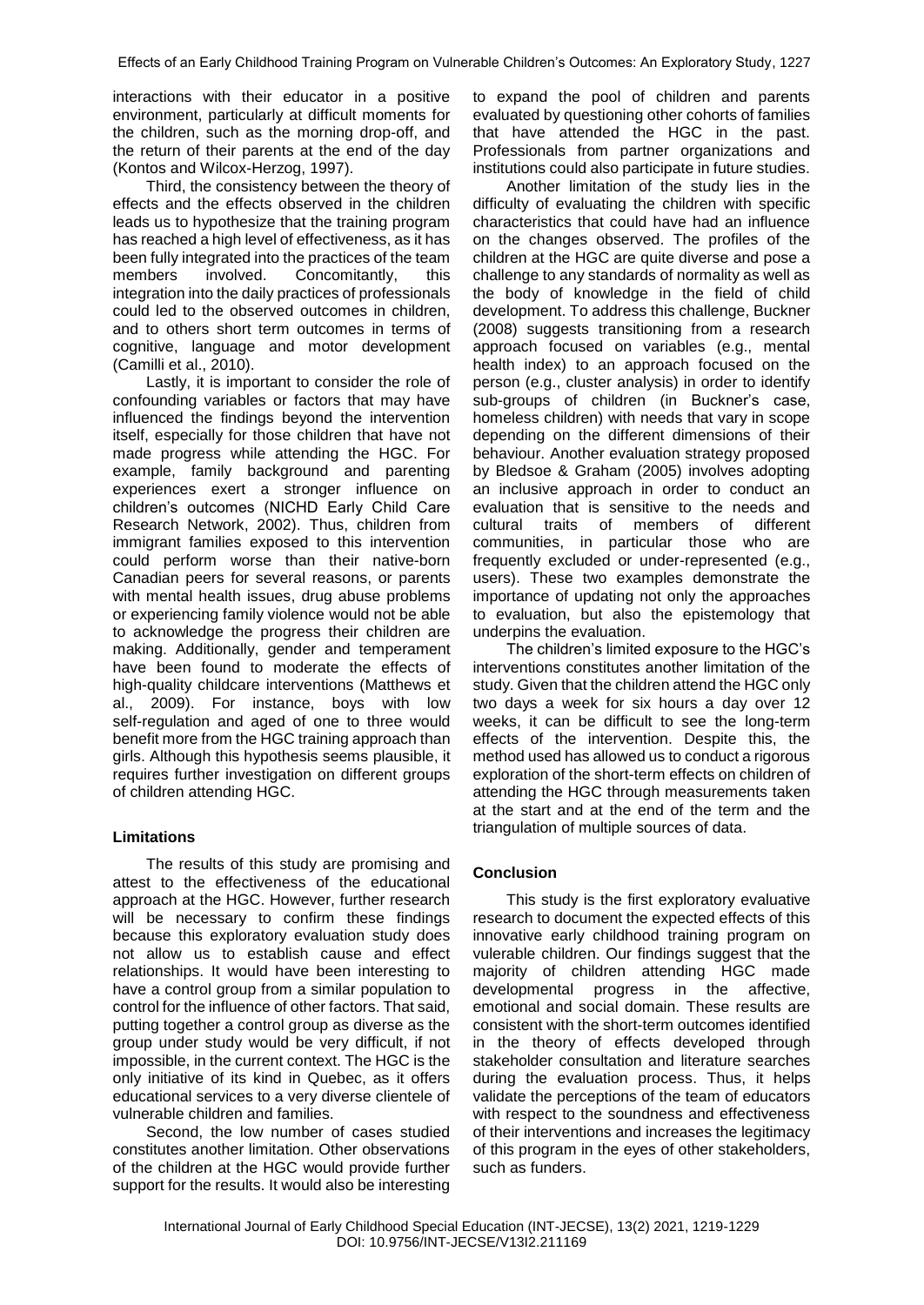Effects of an Early Childhood Training Program on Vulnerable Children's Outcomes: An Exploratory Study, 1228

Furthermore, the research team was faced with significant challenges, particularly in terms of methodology. The diversity of the children at the HGC called into question the relevance of using only quantitative measures constructed to evaluate whether the children complied with standards of normality. For this reason, the research team gave more weight to qualitative measures during data collection. In this way, with an adapted research methodology, the evaluation approach made it possible to gain a better understanding of the growth and development of the children over the course of their time at the HGC.

Lastly, it is important to mention that the results of this study have implications on several levels. First, other colleges can replicate this type of innovative program in order to broaden the scope of the training offered to students in early childhood education and thereby better respond to the needs of these children and their families. Childcare services and other community partners can also make use of these interventions to support families in their regions. The Ministère de la Famille can use this training approach as a foundation for developing programs for families and children exposed to the same adverse conditions who are currently excluded from the network of government services.

# **Declarations**

## **Funding**

This work was funded by the National Agency for Research and Development (ANID) and a FONDECYT postdoctoral fellowship, 2018  $-$  Grant N° 3180771, Chile.

Funding was also granted by Avenir d'Enfants in Quebec.

## **Conflict of Interest**

All authors declare that they have no conflicts of interest.

#### **Ethical Approval**

The study was approved by the research ethics committee of UQAM and CIUSSS de la Capitale-Nationale, and performed in accordance with the ethical standards.

## **Informed Consent**

Informed consent was obtained from the parents and the professionals.

### **References**

Ahnert, L. (2016). Sensitivity in Teachers' Interaction Processes Is Central to the

Improvement of Teacher-Child Relationships. Commentary on:" Formations<br>of Attachment Relationships towards Attachment Relationships towards Teachers Lead to Conclusions for Public Child Care". *International Journal of Developmental Science*, *10*, 111-113.

- Baudier, A., & Céleste, B. (2019). *The emotional and social development of the young child*. Dunod.
- Bigras, N., Dion, J., Gagnon, C., Malenfant-Robichaud, Paquette, A., Lemire, J. and Quiroz Saavedra, R. (2019a). Evaluation of the effects of the Haltegarderie du cœur approach on children's development and relationships with parents (2016-2017 school year). Report presented to Isabelle Dubois, Avenir d'enfants.
- Bigras, N., Tétreau, L., Quiroz, R., Dion, J., Doudou, K., & Gagnon, C. (2016a). *Program theory evaluation of an innovative practicum model for early childhood education in Canada,* In proceedings of the International Conference on Education and New Development (END 2016), Ljubljana, Slovenia, 116–120.
- Bigras, N., Gagnon, C., Saavedra-Quiroz, R., Dion, J., Doudou, K., & Fournier, R. (2016b). *Early childhood educator training: An implementation evaluation of a practicum model using reflexive practice.* In proceedings of the International Conference on Education and New Development (END 2016), Ljubljana, Slovenia, 28–32.
- Bigras, N., Lehrer, J., Dion, J., Tétreau, L., & Gagnon, C. (2020). Evaluation of an in situ reflexive internship device in early childhood in a context of marginalization using intensive group tutoring meetings, the case of the drop-in center of the heart. *Symposium "Evaluation of tutoring arrangements in the childcare sector*, *Proceedings of the 31st International Scientific Colloquium of ADMEE Europe*, 204–208. [http://wp.unil.ch](http://wp.unil.ch/)
- Bledsoe, K.L., & Graham, J.A. (2005). The use of multiple evaluation approaches in program evaluation. *American Journal of Evaluation*, *26*(3), 302*–*319.
- Bluma, S., Shearer, M., Frohman, A., & Hilliard, J. (1976). *Portage Guide to Early Education.* Portage, WI: Portage Project.
- Buckner, J.C. (2008). Understanding the impact of homelessness on children: Challenges and future research directions. *American Behavioral Scientist*, *51*(6), 721*–*736.
- Camilli, G., Vargas, S., Ryan, S., & Barnett, W.S. (2010). Meta-analysis of the effects of early education interventions on cognitive and social development. *Teachers College Record, 112*(3), 579–620.
- Coutu, S., & Bouchard, C. (2019). *Learn to manage your emotions, assert yourself and make new friends.* In C. Bouchard (dir.),